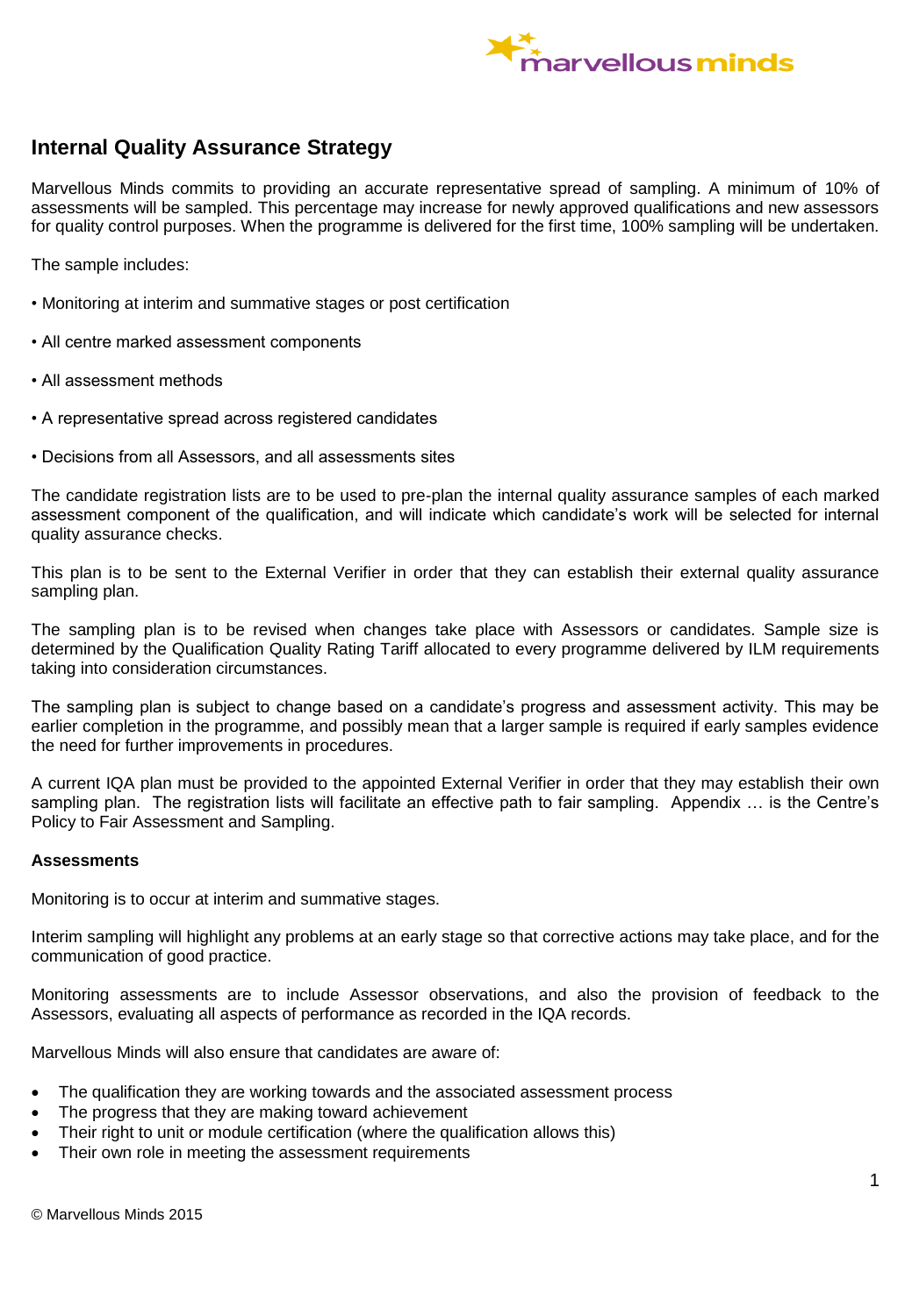

- The role of their Assessor/s
- The appeals procedure
- How to request additional support for learning needs that are unable to be met

### **Assessment Judgements – Standardisation**

Whilst Marvellous Minds have an ongoing set agenda for team meetings in order to help achieve standardisation we recognise that these meetings may not satisfy all requirements

Support is to be provided for the development of all members of the assessment team, and they are to have:

- Copies of the ILM Qualification Specifications and its assessment requirements
- All information produced by the centre in connection with the assessment process, including guidance to candidates, records/report forms
- Information about appeals, equal opportunities, health & safety, quality and any other relevant policies applicable within the centre
- Information about ILM and the appointed External Verifier/s
- Information about the candidates, including special learning or assessment needs
- All new Assessors are to undergo a thorough induction and mentoring process. This will involve feedback being provided to all Assessors following completion of internal quality assurance activities. Ongoing development and improvement of assessment practices are to be implemented.

## **IQA Activities**

Marvellous Minds commits to the formal and proper recording of IQA activities – the qualities and information that these are to include as follows:

- Clear, comprehensive and relevant to the specific programme
- Maintained consistently with meaningful comments providing a clear audit trail
- Signed and dated
- Made available to the centre's Assessors as and when appropriate
- Made available to the External Verifier and other ILM representatives on request

## **Continuous Professional Development**

Marvellous Minds requires its Assessors and Internal Quality Assurance personnel to continually improve and develop their skills and includes the achievement of relevant assessment and quality assurance qualifications.